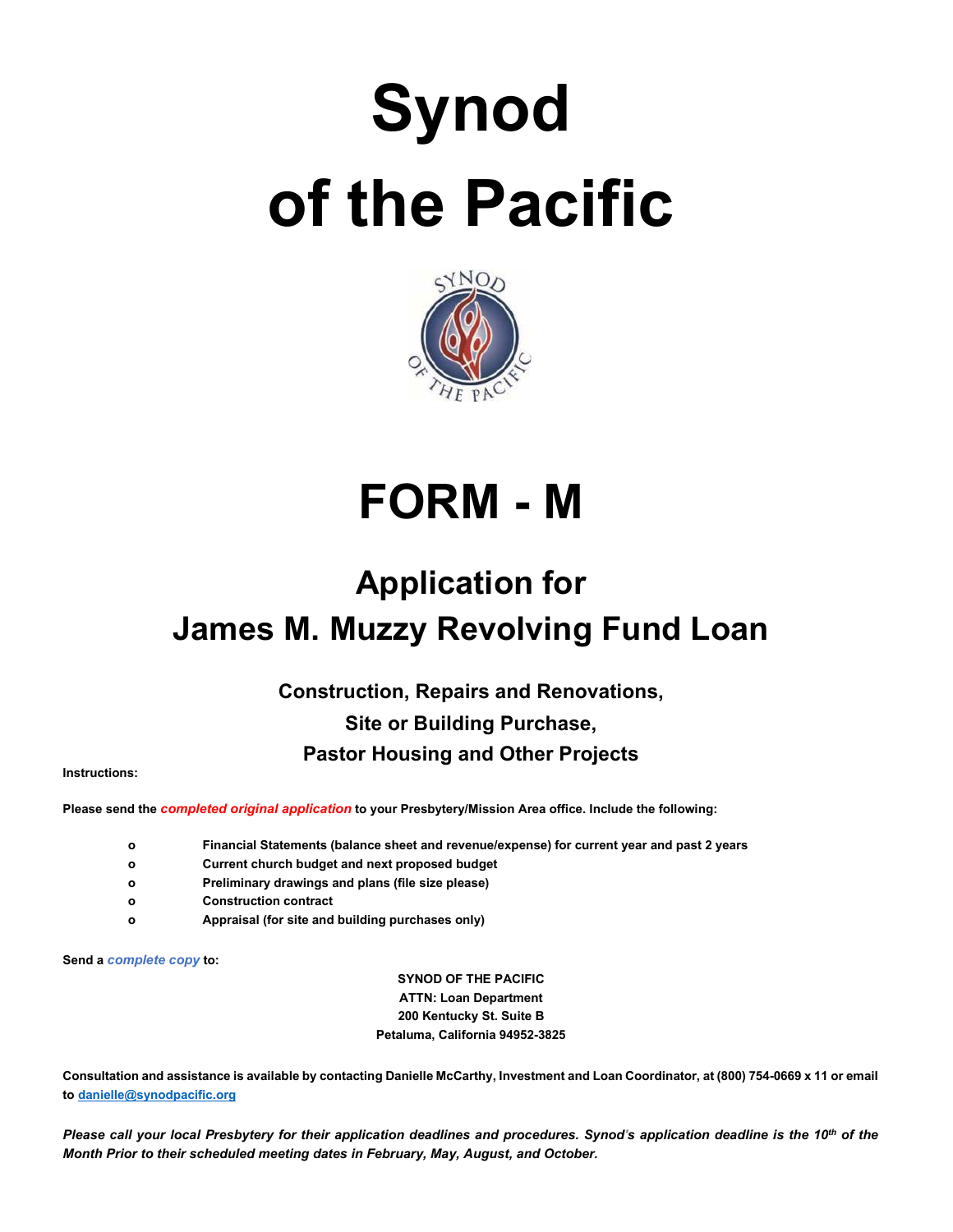#### **FORM M**

#### **APPLICATION FOR JAMES M. MUZZY REVOLVING FUND LOAN**

**□ Line of Credit □ Amortized Loan □ Equity Share Loan □ Insurance Loan**

| Amount Requested \$                                                                                                                                                                                                                 |                               | <b>Section A: General Information</b>              | <b>Estimated Date Funds Needed</b> |                              |
|-------------------------------------------------------------------------------------------------------------------------------------------------------------------------------------------------------------------------------------|-------------------------------|----------------------------------------------------|------------------------------------|------------------------------|
| <b>Purpose of loan:</b> the contract of the contract of the contract of the contract of the contract of the contract of the contract of the contract of the contract of the contract of the contract of the contract of the contrac |                               |                                                    |                                    |                              |
| Name of Church                                                                                                                                                                                                                      |                               |                                                    | <b>PIN</b>                         | <b>Presbytery Example 20</b> |
| Phone (                                                                                                                                                                                                                             | Fax<br>$\frac{1}{2}$          | $\left( -\right)$ $\left( -\right)$                | E-Mail                             |                              |
| <b>Street Address</b>                                                                                                                                                                                                               |                               |                                                    | <b>City City City</b>              | State___ Zip________         |
|                                                                                                                                                                                                                                     |                               |                                                    |                                    |                              |
|                                                                                                                                                                                                                                     |                               |                                                    |                                    |                              |
|                                                                                                                                                                                                                                     |                               |                                                    |                                    |                              |
| Date Church was organized __________________________________Church was formerly known as _____________________                                                                                                                      |                               |                                                    |                                    |                              |
|                                                                                                                                                                                                                                     |                               |                                                    |                                    |                              |
|                                                                                                                                                                                                                                     |                               |                                                    |                                    |                              |
|                                                                                                                                                                                                                                     |                               |                                                    |                                    |                              |
| Type of Church: (check all applicable categories)                                                                                                                                                                                   |                               |                                                    |                                    |                              |
| <b>New Church Development</b><br>$\Box$                                                                                                                                                                                             | □ Urban                       | $\Box$ Suburban                                    | □ Non-metropolitan                 |                              |
| <b>Native American</b><br>$\Box$<br><b>Hispanic</b><br>$\Box$                                                                                                                                                                       | □ Asian                       | □ Black                                            | $\square$ Caucasian                |                              |
|                                                                                                                                                                                                                                     |                               | <b>Section B: Information about your Community</b> |                                    |                              |
| Radius of community in miles example the current Population example and Expected 5 year growth                                                                                                                                      |                               |                                                    |                                    |                              |
|                                                                                                                                                                                                                                     |                               |                                                    |                                    |                              |
| Economic base of community:                                                                                                                                                                                                         |                               |                                                    |                                    |                              |
| Approximate price of average home \$,                                                                                                                                                                                               |                               |                                                    |                                    |                              |
| Three churches closest to yours:<br><b>Denomination</b>                                                                                                                                                                             | <b>Approximate Membership</b> |                                                    | <b>Distance from your Church</b>   |                              |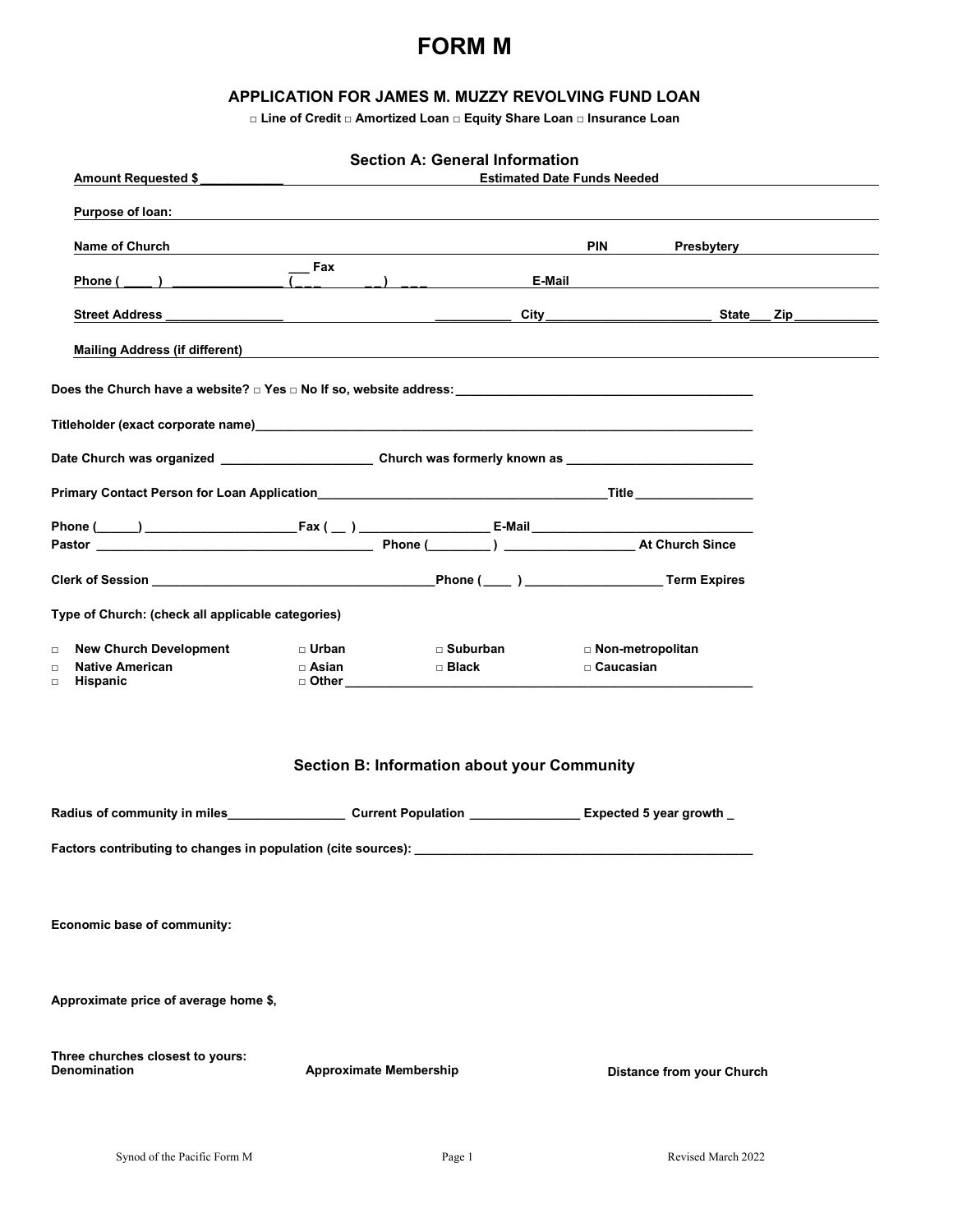#### **Section C: Church Statistical Information**

|                              | Communicant church membership (past five years):                                                                           |    |                                             |          |  |
|------------------------------|----------------------------------------------------------------------------------------------------------------------------|----|---------------------------------------------|----------|--|
| This Yr. (est.) Last Yr.: 20 |                                                                                                                            | 20 | 20                                          | 20       |  |
|                              | Average Sunday Worship Attendance (past five years):                                                                       |    |                                             |          |  |
|                              | This Yr. (est.) Last Yr.: 20                                                                                               | 20 |                                             | 20<br>20 |  |
|                              | Expected Membership: One year                                                                                              |    | Three years Three years                     |          |  |
|                              | Explanation for Expected Change in Membership: _________                                                                   |    |                                             |          |  |
|                              |                                                                                                                            |    |                                             |          |  |
|                              | Resident family membership units (number of pledging units)                                                                |    |                                             |          |  |
|                              |                                                                                                                            |    |                                             |          |  |
|                              | Annual membership mobility rate (approximate) ________________ %                                                           |    |                                             |          |  |
|                              | Approximate Membership by Age: _______ % Under 45 yrs _______ % 45 to 65 yrs _________ % Over 65 yrs                       |    |                                             |          |  |
| <b>Church School:</b>        |                                                                                                                            |    |                                             |          |  |
|                              | Approximate average family income in congregation \$                                                                       |    |                                             |          |  |
|                              | Please explain any significant changes in Church Statistical Information expected as a result of this project:             |    |                                             |          |  |
|                              |                                                                                                                            |    |                                             |          |  |
|                              |                                                                                                                            |    |                                             |          |  |
|                              |                                                                                                                            |    | <b>Building Fund Campaign: Example 2014</b> |          |  |
|                              | Total amount pledged \$ ______________________________Campaign pledge period from _______________ to ____________(dates)   |    |                                             |          |  |
|                              | Number of Families Pledging ____________________________ Average pledge per family \$________________________________      |    |                                             |          |  |
|                              | Campaign directed by Church Financial Campaign Service of PC (USA)? □ Yes □ No If no, provide copy of contract. Are future |    |                                             |          |  |
|                              | Campaigns planned? □ Yes □ No If yes: from __________________________ to ________ and from ____________ to _______         |    |                                             |          |  |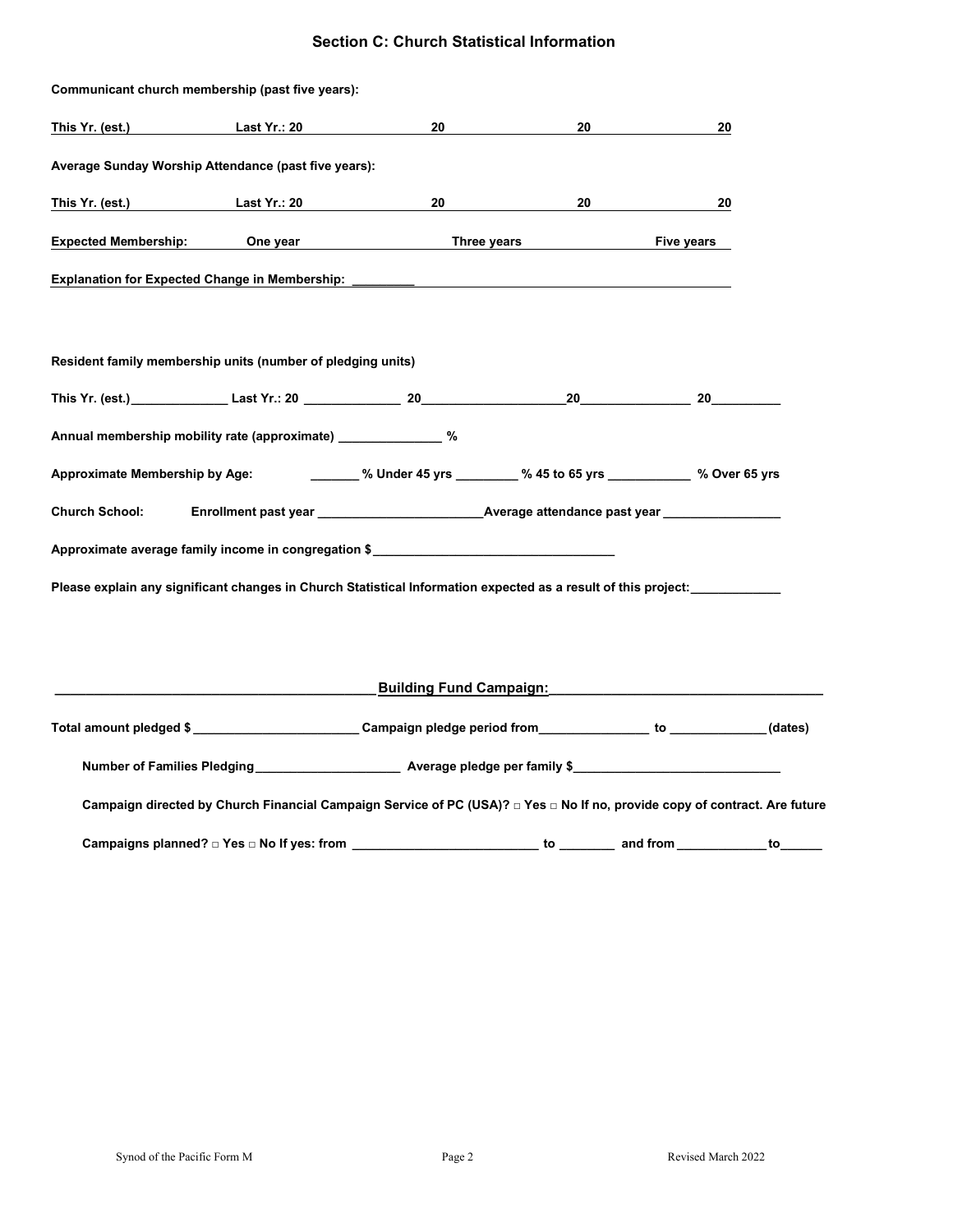#### **Section D: Church Financial Information**

#### **Operating Budget (excludes building funds and affiliated operations such as pre-school)**

|   |                                                          | This Yr.<br>(Budget) | <b>Last Year</b><br>$20$ $-$ | 20 | 20 | 20 |  |
|---|----------------------------------------------------------|----------------------|------------------------------|----|----|----|--|
|   | <b>General Operating Revenue</b>                         |                      |                              |    |    |    |  |
| A | <b>Pledged Revenue</b>                                   |                      |                              |    |    |    |  |
| в | <b>Non-Pledged Revenue</b>                               |                      |                              |    |    |    |  |
|   | <b>Operating Revenue from other sources</b><br>(specify: |                      |                              |    |    |    |  |
|   | D Total General Operating Revenue *<br>$(A+B+C)$         |                      |                              |    |    |    |  |
|   | <b>E Total General Operating Expenses</b>                |                      |                              |    |    |    |  |
|   | <b>General Operating Surplus or Deficit (D minus E)</b>  |                      |                              |    |    |    |  |

**\* Use this number in Section E (Mission Giving), row A.**

| <b>Borrowing:</b>                                                                                                 |  |                       |                                 |                                |         |                  |
|-------------------------------------------------------------------------------------------------------------------|--|-----------------------|---------------------------------|--------------------------------|---------|------------------|
| <b>Existing Loans</b><br>(include all debt to banks, Synod, G.A., Presbytery, Collateral<br>church members, etc.) |  | <b>Note</b><br>Amount | <b>Unpaid</b><br><b>Balance</b> | <b>Maturity</b><br><b>Date</b> | Payment | Interest<br>Rate |
|                                                                                                                   |  |                       |                                 |                                |         |                  |
|                                                                                                                   |  |                       |                                 |                                |         |                  |
|                                                                                                                   |  |                       |                                 |                                |         |                  |
| <b>Projected New Loans</b>                                                                                        |  |                       |                                 |                                |         |                  |
| <b>Synod Loan</b>                                                                                                 |  |                       | N/A                             |                                |         |                  |
|                                                                                                                   |  |                       | N/A                             |                                |         |                  |
|                                                                                                                   |  |                       | N/A                             |                                |         |                  |

**Please explain any differences between the above financial summary and the financial statements provided:**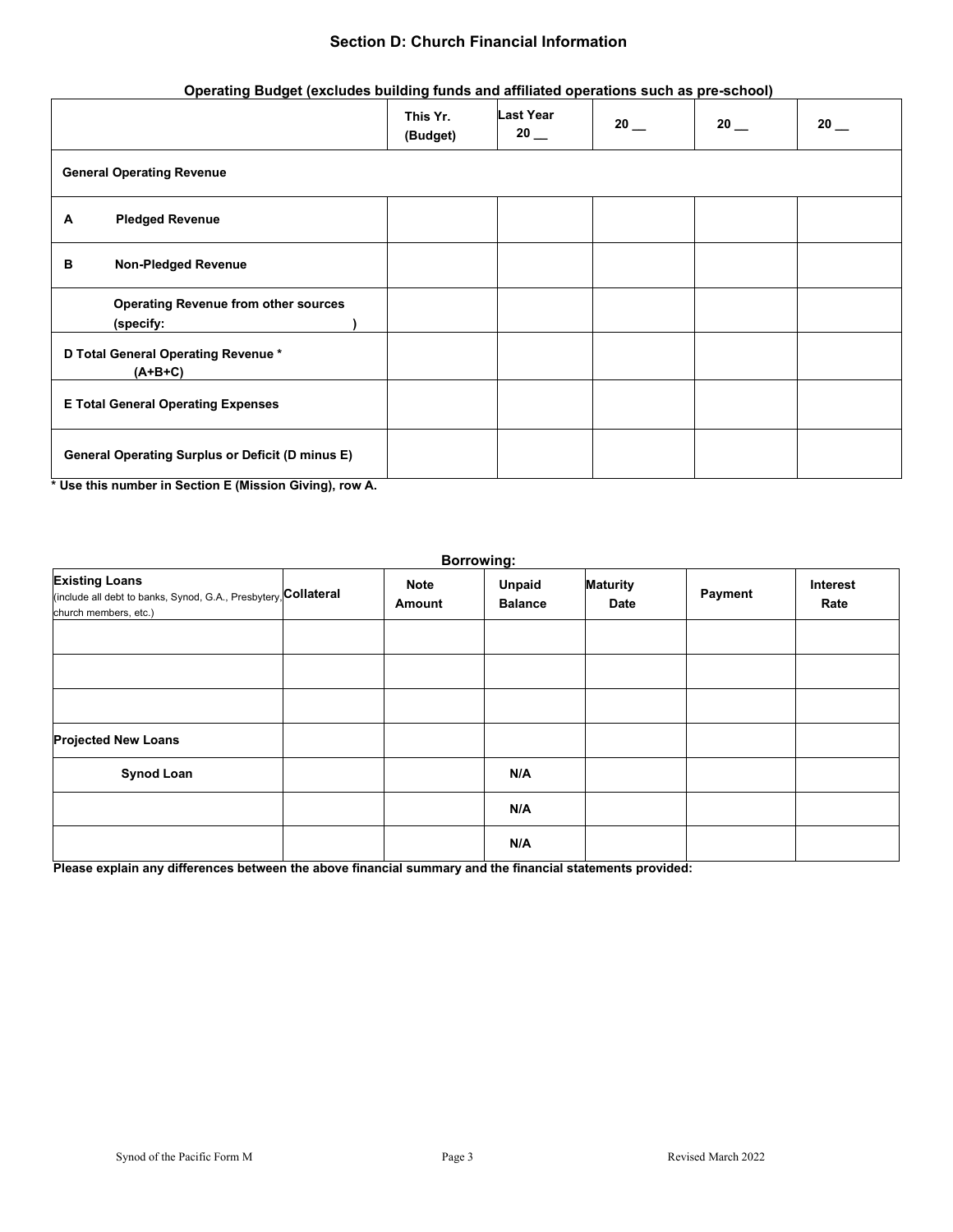|   |                                                                    | This Yr.<br>(Budget) | <b>Last Year</b><br>20 | 20 |   | 20 | 20 |
|---|--------------------------------------------------------------------|----------------------|------------------------|----|---|----|----|
|   | A Total General Operating Revenue *                                |                      |                        |    |   |    |    |
| в | <b>Per Capita Expense</b>                                          |                      |                        |    |   |    |    |
| C | <b>GA/Synod/Presbytery Pledged Giving</b>                          |                      |                        |    |   |    |    |
|   | Special Offerings (OGHS, Pentecost,<br>Christmas/Joy, Peacemaking) |                      |                        |    |   |    |    |
|   | <b>E Total Qualifying Mission Giving</b><br>$(B+C+D)$              |                      |                        |    |   |    |    |
|   | % Mission Giving to Revenue**<br>(E A)                             | $\frac{9}{6}$        | %                      |    | % | %  | %  |

**\* From Section D (Budget Info), Row D**

**\*\* Interest Rate Discounts of up to 0.75% are available based on your most recent full year's Mission Giving Percentage. (0.75% discount at or above 10.0% giving; 0.50% discount from 7.0% to 9.9%; 0.25% discount from 5.0% to 6.9%.) Please consult with Synod staff for exact qualifications and calculations to determine what interest rate you will qualify for.**

#### **Section F: Mission Strategy Statement**

**On a separate paper, describe the congregation's Mission Design or Mission Strategy for the next twelve months, including specific** 

**goals and objectives. Describe how the proposed project will facilitate implementation of these goals and objectives.**

#### **Section G: Project Financial Plan**

|                             | <b>COLLATERAL (to secure loan)</b> |                    |  |
|-----------------------------|------------------------------------|--------------------|--|
|                             |                                    |                    |  |
|                             |                                    |                    |  |
|                             |                                    |                    |  |
|                             |                                    |                    |  |
|                             |                                    |                    |  |
|                             |                                    |                    |  |
| A. Pre-existing Building    | or Site Purchase                   |                    |  |
|                             |                                    |                    |  |
| Synod of the Pacific Form M | Page 4                             | Revised March 2022 |  |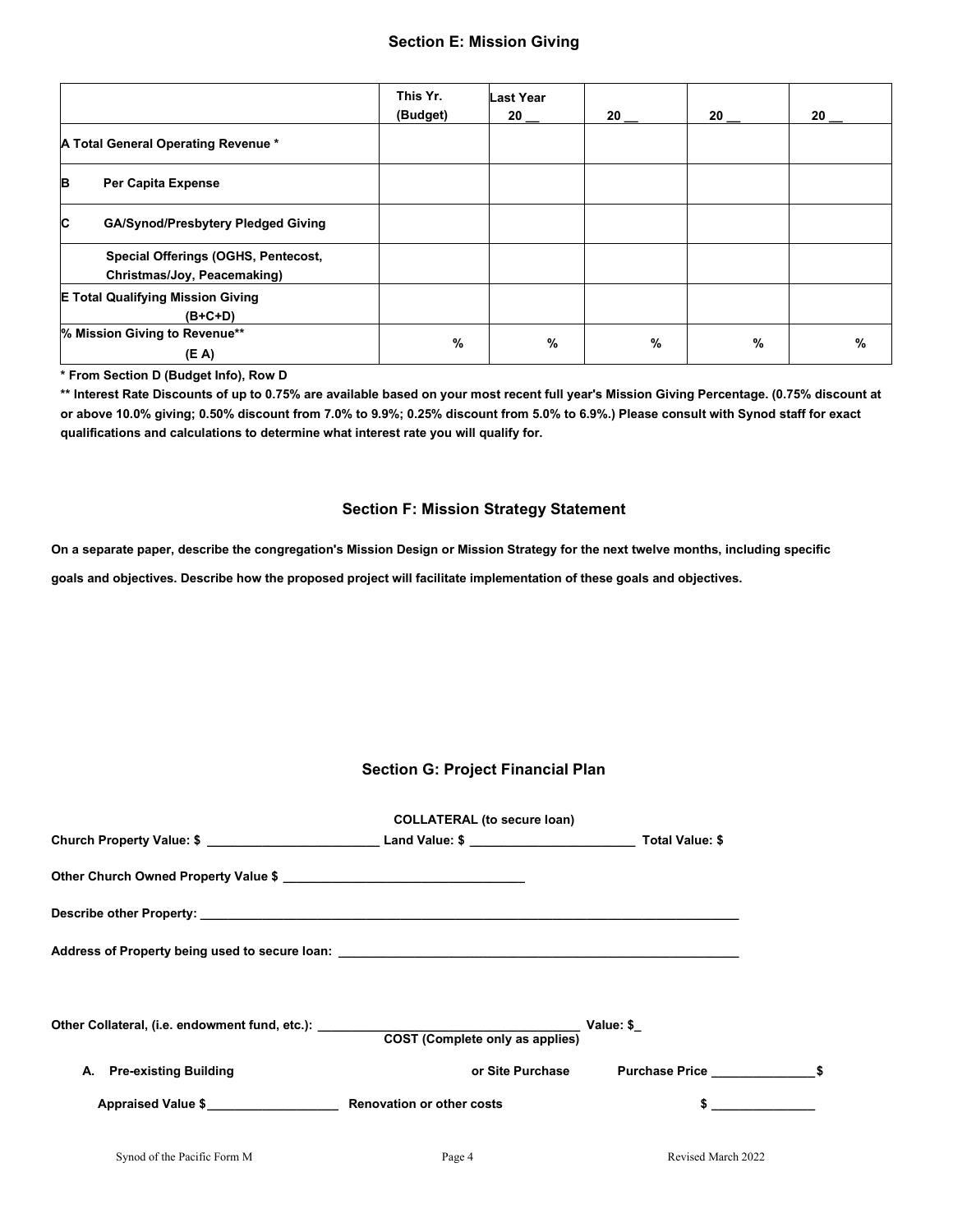| <b>Appraised By</b> |    | <b>Total Project Cost</b>                |                                                                                   |                           |                   |                         |
|---------------------|----|------------------------------------------|-----------------------------------------------------------------------------------|---------------------------|-------------------|-------------------------|
| В.                  |    | <b>New Construction or Addition</b>      |                                                                                   |                           |                   |                         |
|                     |    | Size sq. feet                            |                                                                                   |                           |                   |                         |
|                     | 1. |                                          | Construction Contract (check one: $\Box$ estimated $\Box$ firm)                   |                           |                   | \$                      |
|                     | 2. |                                          | <b>Contractor's Payment and Performance Bond</b>                                  |                           |                   |                         |
|                     | 3. |                                          | Architect Contract (check: $\Box$ maximum cost contract $\Box$ revision clause)   |                           |                   |                         |
|                     | 4. |                                          | Furnishings, parking, insurance, professional fees (10% of contract is suggested) |                           |                   |                         |
|                     | 5. |                                          | Contingencies (bid overage and unscheduled costs. 15% is suggested)               |                           |                   | \$                      |
|                     | 6. |                                          | Inflation factor (minimum 1% per month from now until construction completion)    | <b>Total Project Cost</b> |                   |                         |
| C.                  |    | Remodeling / Renovation / Rehabilitation |                                                                                   |                           |                   |                         |
|                     | 1. |                                          | Construction Contract (check one: $\Box$ estimated $\Box$ firm)                   |                           |                   | \$                      |
|                     | 2. |                                          | <b>Contractor's Payment and Performance Bond</b>                                  |                           |                   |                         |
|                     | 2. |                                          | Architect Contract (check: $\Box$ maximum cost contract $\Box$ revision clause)   |                           |                   |                         |
|                     | 3. |                                          | Furnishings, parking, insurance, professional fees (if any)                       |                           |                   | <u> 1986 - Jan Sara</u> |
|                     | 4. |                                          | Contingencies (bid overage and unscheduled costs. 20% is suggested)               |                           |                   |                         |
|                     | 5. |                                          | Inflation factor (minimum 1% per month from now until construction completion)    |                           |                   |                         |
|                     |    |                                          |                                                                                   | <b>Total Project</b>      | Cost              |                         |
| D.                  |    | Other Project or Use for loan proceeds   |                                                                                   |                           | <b>Total Cost</b> | \$                      |

**Describe:**

|    | <b>RESOURCES</b>                                                                                               |         |  |
|----|----------------------------------------------------------------------------------------------------------------|---------|--|
| Е. | 1. Cash on Hand from building campaign pledges                                                                 |         |  |
|    | 2. Additional Income expected from building campaign before project begins                                     |         |  |
|    | 3. Un-borrowed Cash from other sources (source:                                                                |         |  |
|    | 4. Additional Income expected from other sources before project begins                                         |         |  |
|    | 5. Cash already expended on                                                                                    | project |  |
|    | 6. Other Loans (specify source & terms: Sample 2011)                                                           |         |  |
|    | James M. Muzzy Loan (this application)                                                                         |         |  |
|    | Resource Grand Total (must equal Project Grand Total above)<br><b>Section H: Standard Terms and Conditions</b> |         |  |

#### **All Loans**

*Initial next to each condition to signify you accept the term as stated. If any of the conditions cannot be met, please request a waiver of the conditions on the following page. State the reasons for your request as part of this loan application.*

1. Applicant shall have raised, in un-borrowed cash, at least 10% of the project cost before commencing or executing contracts.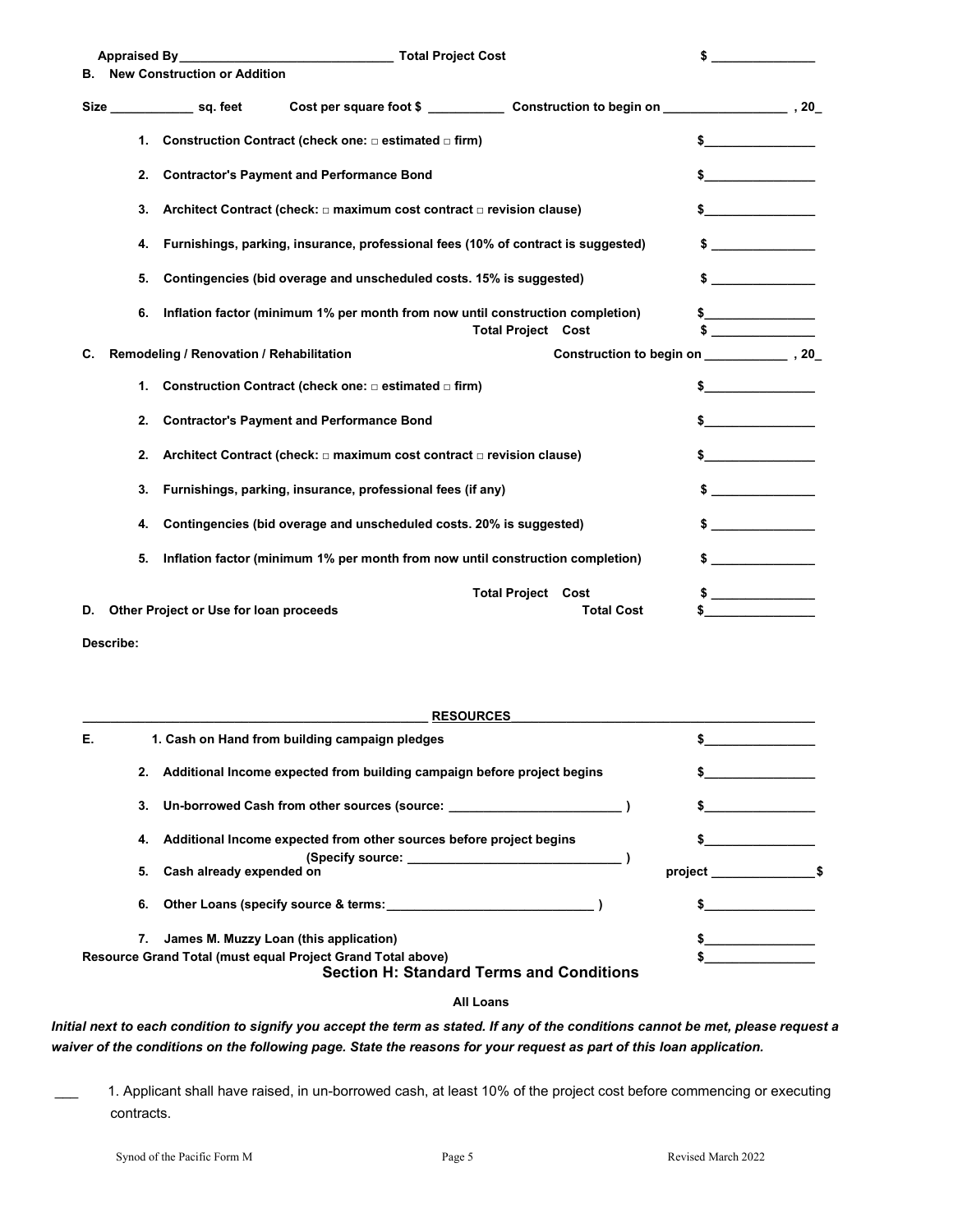- \_\_\_ 2. Applicant shall have conducted a special funding campaign and received pledges over and above the regular pledges to the program of the church to provide for repayment of the loan, or shall have made other specific provisions acceptable to Presbytery and Synod for loan repayment.
- \_\_\_ 3. Loan proceeds shall be used only for the purposes for which they were appropriated.
- \_\_\_ 4. The applicant shall incur no financial obligations which are not scheduled as part of the approved Financial Plan without prior consent from the Presbytery and the Synod. Terms and outstanding balances of all loans shall be acknowledged by being printed in the minutes of each annual meeting of the congregation, until fully repaid.
- \_\_\_ 5. Annual or monthly financial statements may be required of some accounts as deemed necessary by the Synod, and must be provided within 90 days of the close of the financial period in question.
- \_\_\_ 6. Synod reserves the right to suspend credit if applicant's payments are not within term, or if Synod deems there is any other substantial breach of loan covenants.
- \_\_\_ 7. The Synod reserves the right to revise the interest rate in the event that Synod has a change in banking relationships and/or any significant change in its cost of borrowing.
- 8. The loan will be canceled if not drawn within one year of approval date.
- 9. All James M. Muzzy loans over \$20,000 will be secured by a First Deed of Trust on real property and will also require standard ALTA Title Insurance.
- 10. All loans shall become immediately due and payable when a congregation sells any portion of real property on which a Synod loan has been made and or at such time as the borrower is no longer under the jurisdiction of the Presbyterian Church (U.S.A).

#### **Construction Loans Only**

- 1. Construction contract will be signed only after receiving a commitment letter from the Synod advising of loan approval.
- \_\_\_ 2.Building fund pledge receipts shall be held in a separate bank account, and shall be applied directly to actual project costs or to reduction of project's mortgage.
- \_\_\_ 3. The owner governing body shall require proof of construction bid and performance bonds, builder's risk and vandalism insurance during the project's construction, and shall carry fire, extended coverage, and liability insurance on the full amount of the contract, and shall require documentary assurances at the conclusion of the project to indemnify the owner against mechanics' liens.
- \_\_\_ 4. All contractors shall provide proof of liability insurance to protect the owner against construction errors and omissions, including a guarantee period of one year from the date of acceptance by owner. All contracts shall be bonded.
- \_\_\_ 5. The applicant shall provide to the Synod proof of Course of Construction insurance.
- \_\_\_ 6. Applicant shall engage the services of companies, contractors and other professionals who are equal opportunity employers
- \_\_\_ 7. Building design shall accommodate the needs of persons with disabilities and comply with the Americans with Disabilities Act.
- 8. Building design shall incorporate measures to make the building energy efficient.
- \_\_\_ 9. All construction and renovation shall comply with all local building codes and zoning regulations.

#### **Site and/or Building Purchase Loans Only**

- \_\_\_ 1. Soil tests must be done before any site is purchased in order to assure that the selected site is suitable for building.
	- 2. An environmental audit shall be conducted on any previously developed sites.
- \_\_\_ 3. If the building or site is sold before being developed and utilized for the mission program purposes for which it was purchased, the Synod shall share proportionately with the titleholder any capital gain or loss.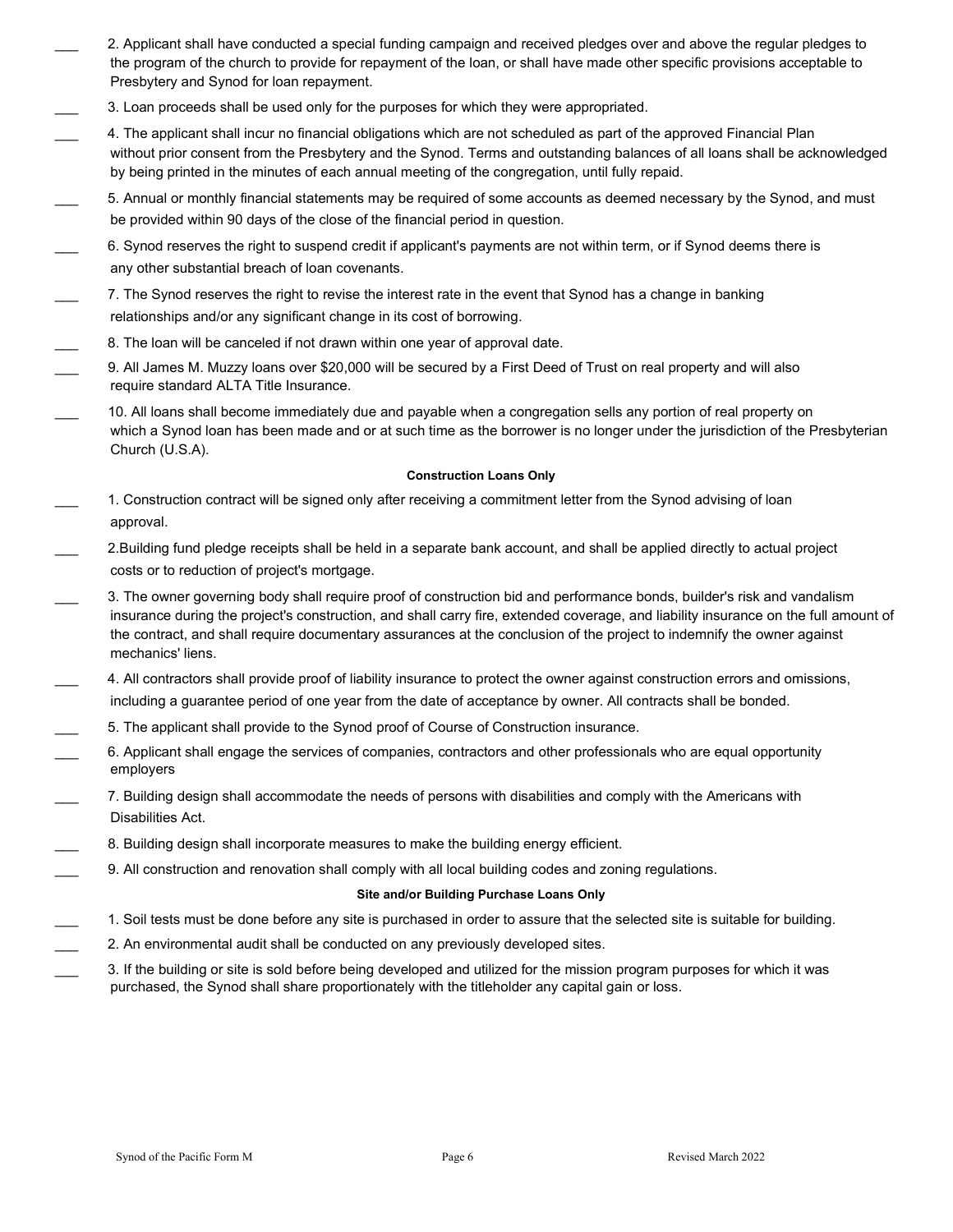#### **COVENANT AGREEMENT**

#### **Design, Construction, and Financial Covenant**

**Select and initial ONE of these statements, then sign below:**

- **1) \_\_\_\_\_\_\_\_\_ The applicant congregation hereby agrees to abide by all terms and conditions of this loan as found on the previous page of this application. We understand that conditions 11 through 19 apply only to construction projects (including major repairs and renovations), and that conditions 20 through 22 apply only to site and/or building purchases.**
- **2) \_\_\_\_\_\_\_\_\_ The applicant congregation hereby requests a waiver of certain loan terms and conditions as found on the previous page of this application. In the space provided below we explain any requests for waivers of terms and conditions.**

**Clerk of Session**

**Date**

#### **APPLICATION for WAIVER**

**The applicant congregation wishes to request a waiver of the following condition (s) with the following explanation:**